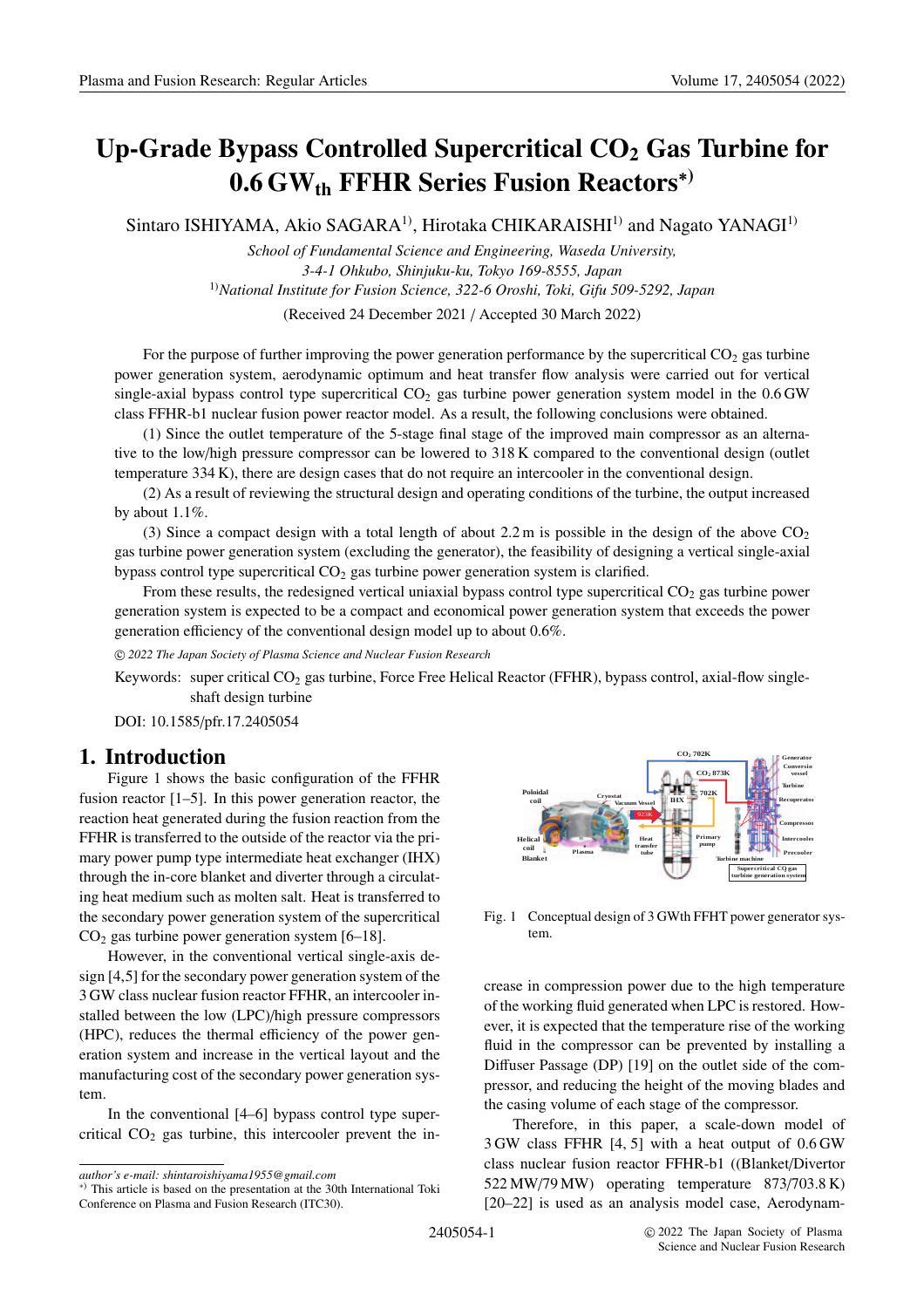ics and structural design were carried out to improve the performance of main compressors, bypass compressors and turbines, and their performance was evaluated by heat transfer flow analysis using supercritical  $CO<sub>2</sub>$  actual gas data.

## **2. Procedures**

Here, the heat transfer flow analysis by CFD (Computational Fluid Dynamics) of the aerodynamically designed bypass control type supercritical  $CO<sub>2</sub>$  gas turbine connected to the 0.6 GW FFHT-b1 reactor is performed.

#### **2.1 Aerodynamic compressible fluid model**

The main components of the secondary supercritical  $CO<sub>2</sub>$  gas turbine power generation system dealt with in this paper consist of the main compressor, bypass compressor, turbine and various heat exchangers, and the aerodynamic design targets in this paper are the main compressor, bypass compression and turbines, and heat transfer flow analysis was carried out for these constituent equipment.

The aerodynamic design of the main compressor, bypass compressor and turbine were carried out using the SCCOT design code  $[4, 5]$  based on supercritical CO<sub>2</sub> actual gas data. In addition, the SCCOT code designed for the heat transfer flow analysis of these aerodynamically designed high-speed rotating devices was carried out by linking with NIST actual gas data [23] using the generalpurpose heat transfer flow analysis software Fluent ver. 18.

## **2.2 Thermodynamic and aerodynamic design criteria for compressors**

The aerodynamic design of the main compressor and bypass compressor by SCCOT was carried out by setting the following five design criteria.

 $\textcircled{1}$  De Haller number (> 0.72)

The de Haller number characterizes the amount of diffusion over the blade and is given as;  $V2/V1 \ge 0.72$  (2.2) where, V2 and V1 are the velocities at the trailing and leading edge respectively. The de Haller number is important to control the whirl velocity because a high whirl velocity implies a high fluid deflection and diffusion rate [24].

 $\oslash$  Diffusion factor (< 0.5)

Decision is taken regarding the blade chord and the number of blades. Increasing the chord reduces the aspect ratio and increases solidity for the same annulus and number of blades [25]. There is need to also understand that the choice of stage loading, which has direct proportionality with the pressure rise in relation to the 16 stages and the rotational speed must be given proper considerations for a successful aerodynamic design [25].

-3 Reynolds number (> 2.5E5)

The Reynolds number is one of characteristic numbers used for predicting whether a flow condition will be laminar or turbulent. It is defined as the ratio of inertial forces to viscous forces [26].

- $\circled{4}$ 4 Blade stress (< 800 MPa)
- $(5)$ Flow coefficient  $(∼0.5)$  and pressure coefficient (∼0.36)

The flow coefficient of a device is a relative measure of its efficiency at allowing fluid flow. It describes the relationship between the pressure drop across an orifice valve or other assembly and the corresponding flow rate [27]. The pressure coefficient is a dimensionless number which describes the relative pressures throughout a flow field in fluid dynamics. The pressure coefficient used in aerodynamics and hydrodynamics.

## **3. Results**

### **3.1 Basic component design specification**

(1) Design specification of main compressor

From the results of the optimum control shaft rotation speed dependence in the uniaxial design of low- and highpressure compressors/turbines/generators according to the heat source scale in the previous report [4, 5], The rotation speed of the optimum rotation shaft at the 0.6 GW class FFHR-b1 heat source scale was set to 6,000 rpm, and the number of composite stages of the main compressor and the axial flow velocity of the supercritical  $CO<sub>2</sub>$  in the compressor were optimized.

Figures 2 (a) and (b) show the aerodynamic design results of the main compressor based on the above SCCOT code in the  $0.6$  GW class FFHR-b1 model. Figure  $2(a)$ shows the relationship between the heat duty and the main compressor adiabatic efficiency with respect to the number of stages of the main compressor, and Fig. 2 (b) shows the heat duty of main compressor and generation efficiency of the generation system with respect to the supercritical  $CO<sub>2</sub>$  axial flow velocity. According to this, as the number of main compressor stages and the heat duty increases, whereas the adiabatic efficiency decreases. Therefore, the optimum number of stages is set to 5 (star point in Fig. 2 (a)).

On the other hand, Fig. 2 (b) shows the star marks on the relationship curve between the axial flow velocity/heat duty and efficiency. The point indicated by this star is used as the design point because the heat duty is the minimum



Fig. 2 Design specification of main compressor: Relationship between (a) heat duty/efficiency and stage number, (b) and axial flow speed.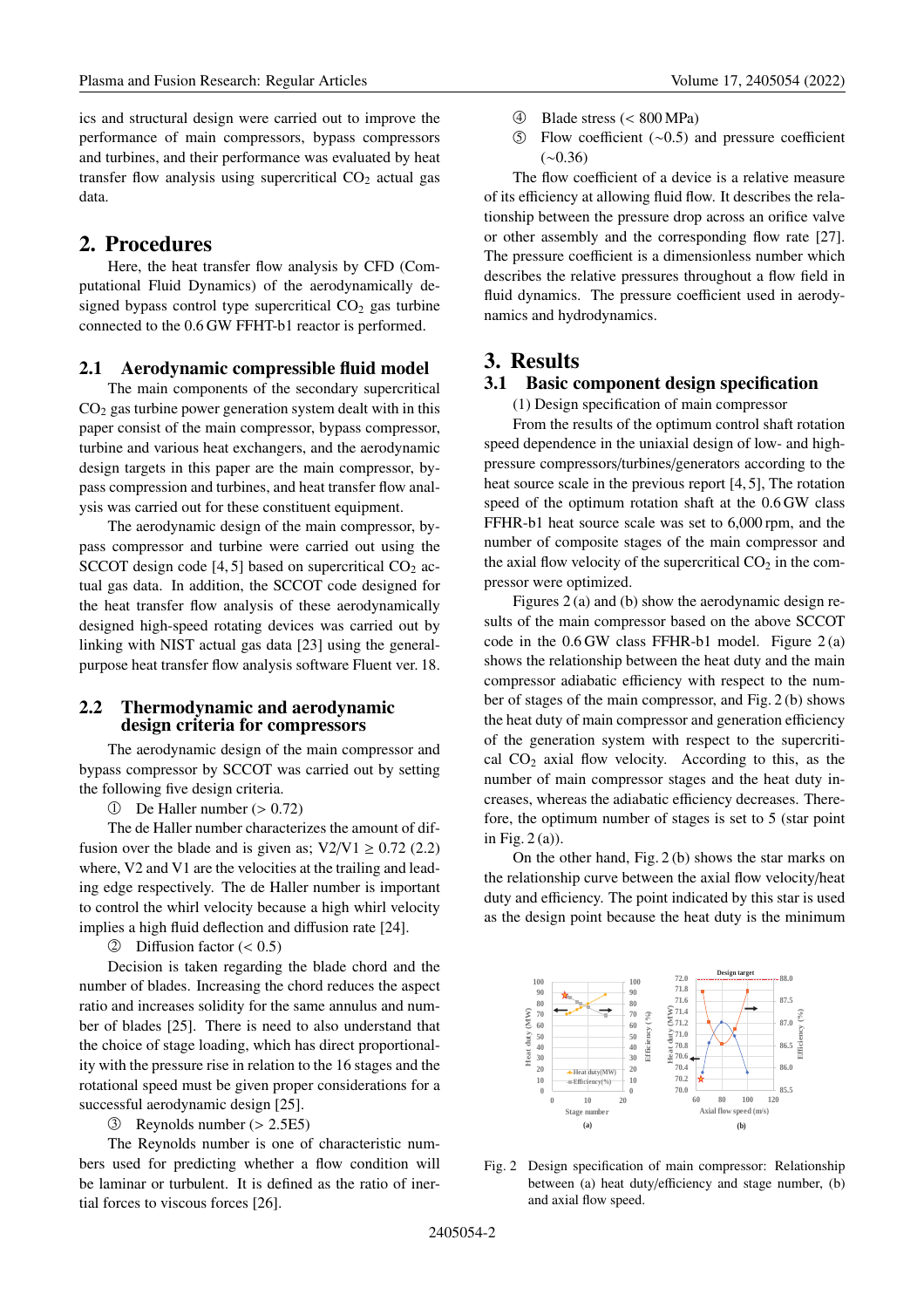

Fig. 3 Design specification of bypass compressor: Relationship between (a) heat duty/efficiency and stage number, (b) and axial flow speed.

and the adiabatic efficiency is the maximum. Based on the above results, the basic design specifications of the main compressor are shown below.

Operation In/Outlet temperature : 328.5/308 K In/Outlet pressure : 35.72/9.33 MPa CO2 mass flow rate : 2824.525 kg/s Stage number : 5 Rotation speed : 6000 rpm Axial flow speed : 65 m/s

Heat duty : 71.8 MW

(2) Design specification of bypass compressor

Similar to the main compressor specifications, the higher performance designed point of the bypass compressor is indicated by the stars in the figure in Figs. 3 (a) and (b). From this result, 12 stages with the minimum heat duty were set as the optimum number of composite stages, and the axial flow speed in Fig. 3 (b) was set to 63 m/s.

Based on the above results, the basic design specifications of the bypass compressor are shown below.

Operation In/Outlet temperature : 341/341 K In/Outlet pressure : 9.42/9.42 MPa  $CO<sub>2</sub>$  mass flow rate : 1037.33 kg/s Stage number : 12

Rotation speed : 6000 rpm

Axial flow speed : 63 m/s

Heat duty : 60 MW

(3) Design specification of turbine

Figure 4 shows the relationship between the number of turbine stages and work and adiabatic efficiency. According to this, it is possible to obtain a maximum work of 374 MW and adiabatic efficiency of 94.2% with 3-stages. Based on these facts, the turbine design specifications are shown below.

Operation In/Outlet temperature : 873.2/758.6 K In/Outlet pressure : 25/9.62 MPa  $CO<sub>2</sub>$  mass flow rate : 2824.53 kg/s Stage number : 3 Rotation speed : 6000 rpm Adiabatic efficiency : 94.2% Total work : 374 MW



Fig. 4 Design specification of bypass compressor: Relationship between heat duty/efficiency and stage number.



Fig. 5 Heat transfer structure analysis model of main compressor: (a) main compressor full model, (b) stage structure, (c) mesh model of  $CO<sub>2</sub>$  fluid model.



Fig. 6 Structural design model of 1st stage of main compressor.

### **3.2 Heat transfer structure analysis model and component performance**

Here, the results of heat transfer flow analysis using  $CO<sub>2</sub>$  fluid model of a 5-stage main compressor, a 12-stage bypass compressor, and a 3-stage turbine according to the basic design specifications in 3. Results 3.1 (1) above are shown.

Figure 5 shows the compressor full model (a), its 1ststage model configuration (b), and the  $CO<sub>2</sub>$  fluid model (c) for heat transfer structure analysis.

The compressor model consists of rotor, stator and a  $CO<sub>2</sub>$  fluid model that flows in these structures. In the heat transfer fluid analysis, the rotor part in this  $CO<sub>2</sub>$ fluid model was rotated at a predetermined rotation speed (6000 rpm) to analyze the flow status of the  $CO<sub>2</sub>$  fluid in the structure.

(1) Main compressor

Figure 6 shows the  $CO<sub>2</sub>$  fluid passage (a) and struc-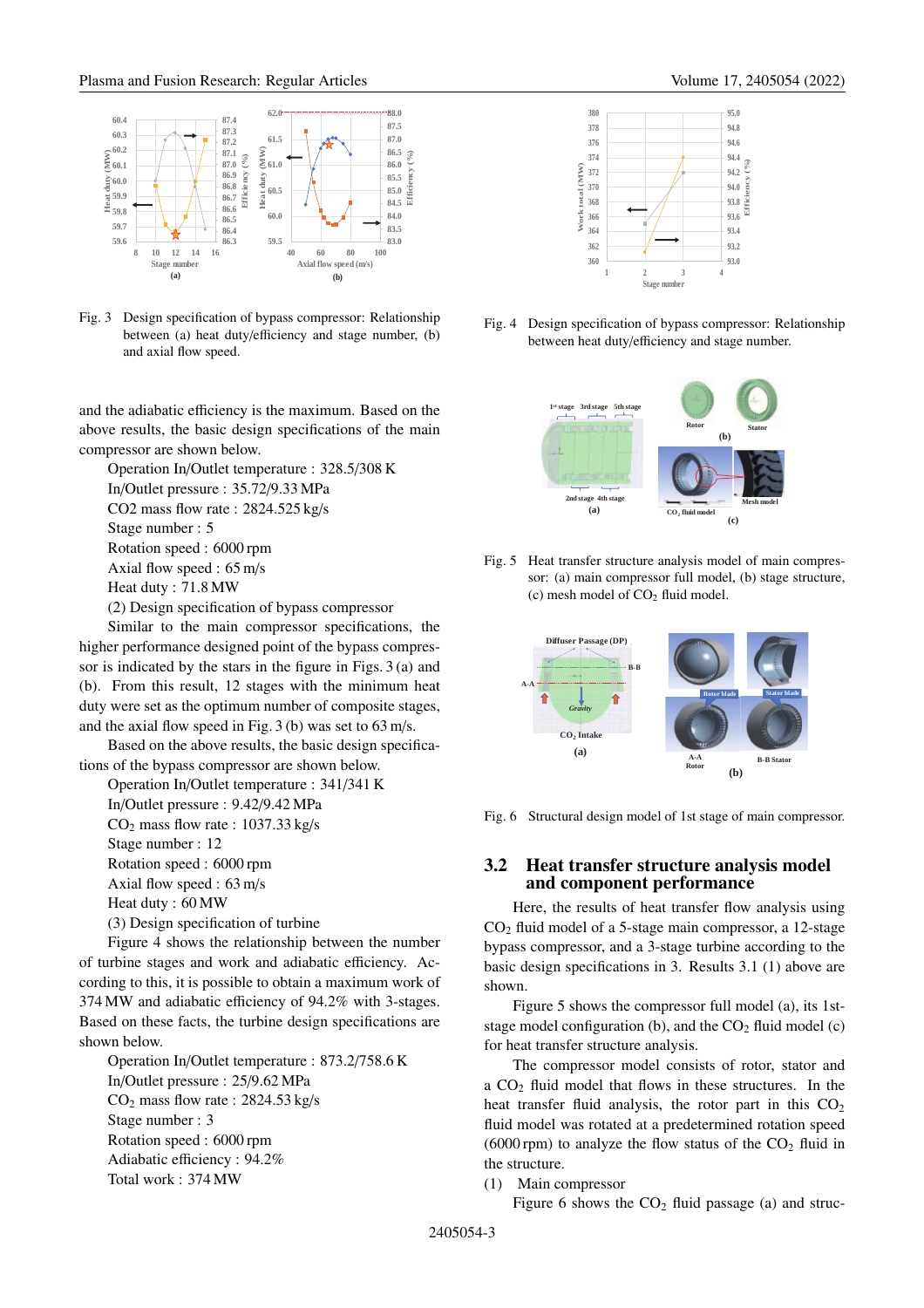

Fig. 7 The flow status of the  $CO<sub>2</sub>$  fluid in the 1st stage of main compressor: (a) status distribution and (b) velocity vector distribution.



Fig. 8 The flow status of the  $CO<sub>2</sub>$  fluid in the 3rd stage of main compressor: (a) status distribution and (b) velocity vector distribution.



Fig. 9 The flow status of the  $CO<sub>2</sub>$  fluid in the 5th stage of main compressor: (a) status distribution and (b) velocity vector distribution.

tural model (b) of the 1st stage of the main compressor. As shown in Fig.  $6(a)$ , the CO<sub>2</sub> fluid in this design flows in from the vertically arranged compressor rotor part against the gravity.

Figures 7 to 9 show changes in the pressure, density, velocity, and temperature of  $CO<sub>2</sub>$  flowing into the1st, 3rd, and final stages (3rd stage) of the main compressor (a), and the velocity vector of the  $CO<sub>2</sub>$  fluid flowing on the surface of each blade of the rotor and stator (b), respectively.

It can be seen that the degree of change in the physical property values increases as the change in each physical property value on the constituent devices in the figure



Fig. 10 Heat transfer structure analysis model of main compressor: (a) main compressor full model, (b) stage structure.



Fig. 11 Heat transfer structure analysis model of bypass compressor: (a)  $CO2$  channel model and (b)  $CO<sub>2</sub>$  fluid model.

changes from blue to red.

From the results of various state distributions in each stage, it was not possible to confirm the existence of discontinuous singular points such as stagnation and separation points of the  $CO<sub>2</sub>$  fluid in each part of the rotor and stator that adversely affect the compressor performance.

In the velocity vector change on the surface of each rotor blade, a high-speed flow velocity region exists locally in the center of the 1st-stage rotor blade, and this highspeed flow velocity region moves to the blade tip in the 3rd-stage rotor blade. On the other hand, on the surface of the final stage rotor blade, it can be seen that these highspeed basins have been eliminated and the velocity of the entire blade surface has been made uniform.

(2) Bypass compressor

Figure 10 shows the overall model structure (a) of the 12-stage bypass compressor and the basic structure (b) of each stage. The basic structure is a combination of rotor and stator.

Figure 11 shows the  $CO<sub>2</sub>$  flow channel path (a) in the 1st stage and the  $CO<sub>2</sub>$  fluid model structure (b) for heat transfer structure analysis.

Figures 12 to 14 show changes in the pressure, density, velocity, and temperature of  $CO<sub>2</sub>$  flowing into the 1st, 6th, and final stages (12th stage) of the bypass compressor (a), and the velocity vector of the  $CO<sub>2</sub>$  fluid flowing on the surface of each blade of the rotor and stator (b), respectively.

Comparing the above-mentioned main compressor configurations, it can be seen that the blade width and length are increasing, although the number of blades in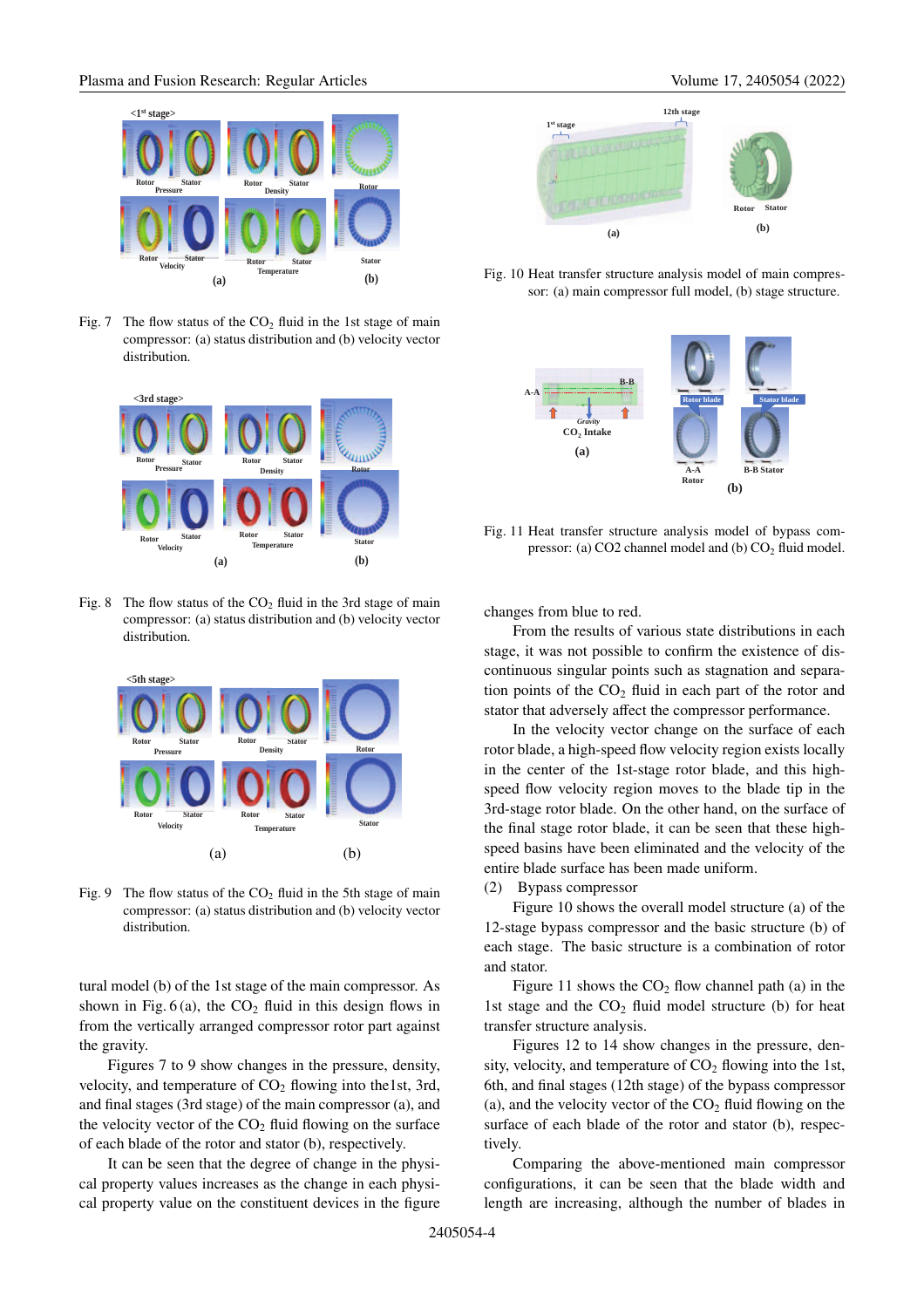Fig. 12 The flow status of the  $CO<sub>2</sub>$  fluid in the 1st stage of bypass compressor: (a) status distribution and (b) velocity vector distribution.



Fig. 13 The flow status of the  $CO<sub>2</sub>$  fluid in the 6th stage of bypass compressor: (a) status distribution and (b) velocity vector distribution.



Fig. 14 The flow status of the  $CO<sub>2</sub>$  fluid in the 12th stage of bypass compressor: (a) status distribution and (b) velocity vector distribution.

each stage of the bypass compressor is decreasing.

From the results of various state distributions in each stage, the existence of discontinuous singular points such as the stagnation point of the  $CO<sub>2</sub>$  fluid in each part of the rotor and stator, which adversely affects the compressor performance, could not be confirmed in the bypass compressor.

On the other hand, in the velocity vector change on the surface of each rotor and stator blade, unlike the main compressor, the high-speed flow velocity region is concentrated at the tip of the 1st-stage rotor blade.

In this high-velocity flow portion, the velocity uniformization is progressing in the entire 6th stage rotor blade, and these high-velocity basins are eliminated in the final stage rotor blade surface, and the velocity uniformization is progressing in the entire blade surface.



Fig. 15 Heat transfer structure analysis model of turbine.



Fig. 16 Heat transfer structure analysis model of turbine: (a)  $CO<sub>2</sub>$ channel model and (b)  $CO<sub>2</sub>$  fluid model.



Fig. 17 The flow status of the  $CO<sub>2</sub>$  fluid in the 1st stage of turbine: (a) status distribution and (b) velocity vector distribution.



Fig. 18 The flow status of the  $CO<sub>2</sub>$  fluid in the 2nd stage of turbine: (a) status distribution and (b) velocity vector distribution.

(3) Turbine

Figures 15 and 16 show the overall model structure of the turbine with a three-stage configuration, the  $CO<sub>2</sub>$ channel flow path (a) in a single stage, and the  $CO<sub>2</sub>$  fluid model (b) for heat transfer structure analysis. Each stage of the turbine consists of a nozzle and rotor combination.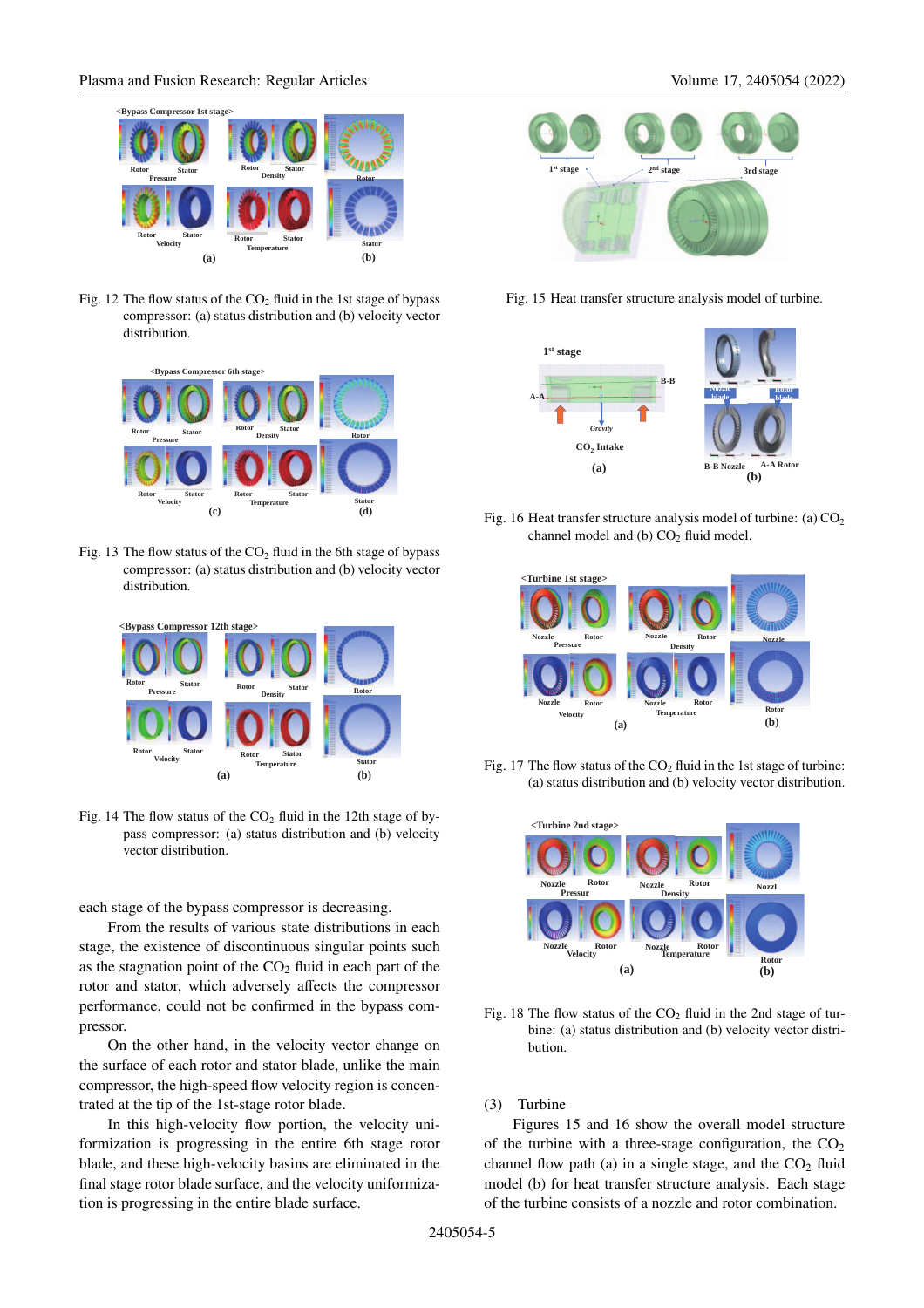

Fig. 19 The flow status of the  $CO<sub>2</sub>$  fluid in the 3rd stage of turbine: (a) status distribution and (b) velocity vector distribution.

Figures 17 to 19 show the changes in the pressure, density, velocity, and temperature of  $CO<sub>2</sub>$  flowing into the 1st, 2nd, and final stages of the turbine (a), and the velocity vector distribution of the  $CO<sub>2</sub>$  fluid flowing on the surface of each blade of the nozzle and rotor (b) is shown, respectively.

Unlike the compressor described above, the hightemperature and high-pressure  $CO<sub>2</sub>$  fluid flowing into the turbine collides with the tip of the non-rotating nozzle blade at each stage at high speed, while velocity of  $CO<sub>2</sub>$ fluid on the surface of the rotating rotor blade is distributed almost uniformly.

## **4. Discussion**

### **4.1 Rotor-dynamic Analysis and stress calculation**

## **4.1.1 Model check on CO**<sup>2</sup> **fluid flow in compressors**

Here, the feasibility of the  $CO<sub>2</sub>$  flow state in the compressor obtained by CFD was verified by comparing it with the various criteria set in (2.2).

Figures 20 (a) to (f) show a comparison between the de Haller number, Diffusion factor, Reynolds number, Blade stress, Flow and pressure coefficient values and various criteria levels in each compressor configuration stage. The de Haller number values in each stage of the main and bypass compressors change according to the velocity change (Figs. 21 (a) (b)) of each stage, which will be described later and these values clear the design setting criteria ( $> 0.72$ ) in all stages (Fig. 20(a)). The Reynolds number values at each stage of both compressors also clear the criteria  $(> 2.5E5)$  (Fig. 20(b)). The bending stress and compressive stress level (Fig. 20 (c)) generated in the blade stress of each stage are all below the criterion value (< 800 MPa). The flow and pressure coefficient values in each stage almost clear the criteria conditions.

As a result of the above, all the criteria given were cleared in the main compressor and the bypass compressor.

### **4.1.2 Physical continuity [28]**

In order to check the presence of local fluid separation and singularity that occur in the high-speed rotating



Fig. 20 The flow status of the  $CO<sub>2</sub>$  fluid in main and bypass compressor with its design criteria: (a) de Haller number and (b) diffusion factor.



Fig. 20 The flow status of the  $CO<sub>2</sub>$  fluid in main and bypass compressor with its design criteria: (c) reynolds number and (d) blade stress.



Fig. 20 The flow status of the  $CO<sub>2</sub>$  fluid in main and bypass compressor with its design criteria: (e) flow coefficient and (f) pressure coefficient.

equipment model, it is necessary to accurately know the flow state of the supercritical  $CO<sub>2</sub>$  fluid in the compressors. For that purpose, it is important to know the physical flow change of  $CO<sub>2</sub>$  in the supercritical state in the compressors [4, 5].

Figures 21 (a)∼(f) and Figs. 21 (g)∼(k) show the change in various physical property of supercritical  $CO<sub>2</sub>$ fluid at the inlet and outlet of each stage of the main compressor, bypass compressor and turbine.

Figures 21 (a)∼(b) show the temperature/pressure and density changes at each stage in the main and bypass compressors, respectively.

According to this, it can be seen that the supercritical density also continuously increases from 600 MPa to 850 MPa in response to the temperature and sudden pressure change (a) that occur at the inlet and outlet of the main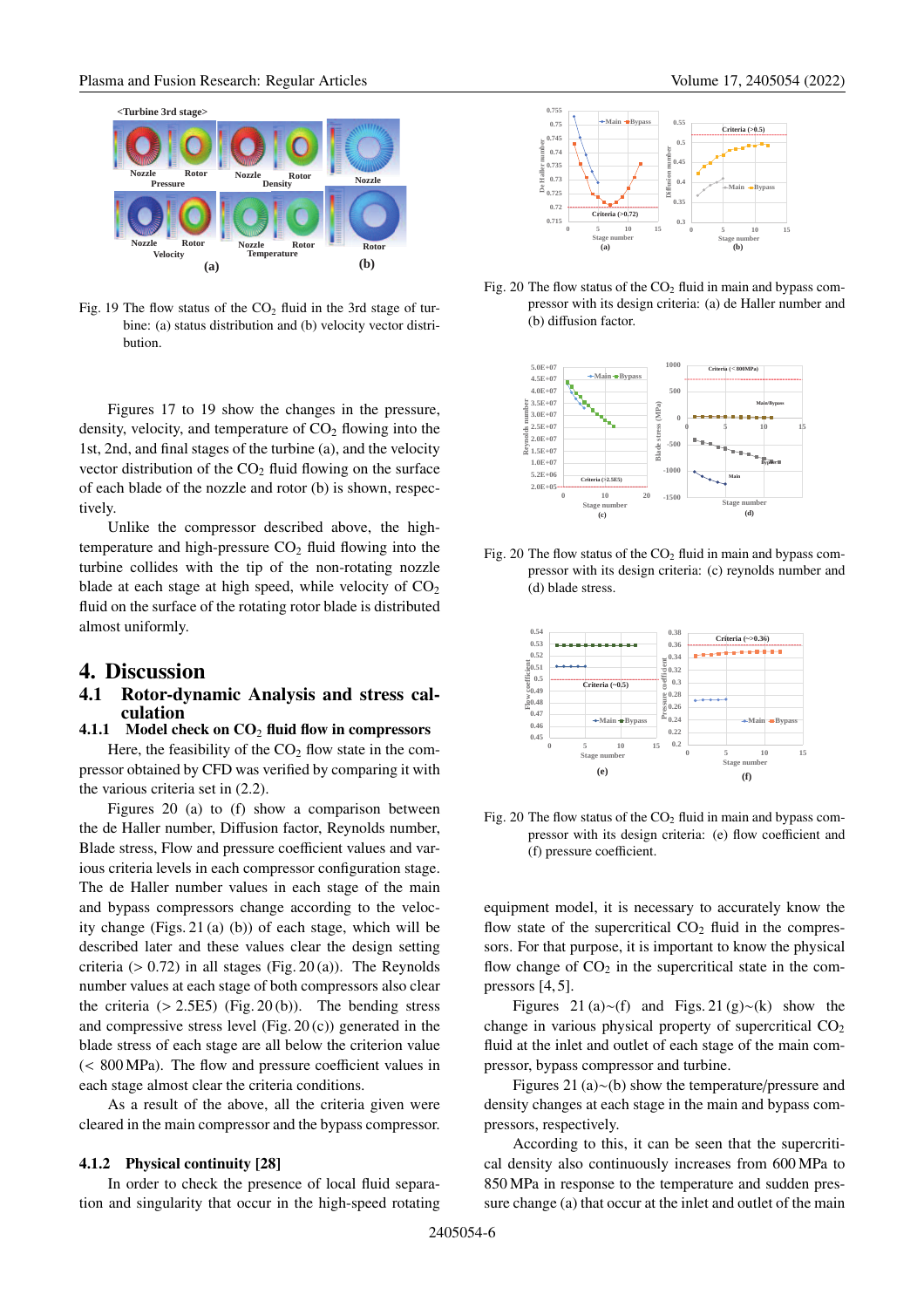

Fig. 21 The flow status of the  $CO<sub>2</sub>$  fluid in main and bypass compressor: Change in (a) temperature/pressure and (b) density.



Fig. 21 The flow status of the  $CO<sub>2</sub>$  fluid in main and bypass compressor: Change in (c) viscosity and (d) thermal conductivity.



Fig. 21 The flow status of the  $CO<sub>2</sub>$  fluid in main and bypass compressor: Change in Cp of (e) main and (f) bypass compressor.



Fig. 21 The flow status of the  $CO<sub>2</sub>$  fluid in main and bypass compressor: Change in velocity of (g) main and (h) bypass compressor.

compressor.

In the bypass compressor, a rapid density change (Fig. 21 (b)) occurs continuously and gradually from about 200 MPa to 700 MPa in the process of increasing the pressure.

Figures 21 (c)∼(d) show changes in viscosity and thermal conductivity at each stage of the main and bypass compressors. Both show a monotonically increasing tendency according to the temperature and pressure change in Fig. 21 (a).

Figures 21 (e)∼(f) show the changes in the specific heat  $C_p$  at each stage of the main and bypass compressors. According to this, in the main compressor,  $C_p$  decreases as the pressure increases, and it tends to decrease sharply especially at the entrance from the 1st stage to the 2nd stage (Fig. 21 (e)).

In the conventional design model [4, 5], the temperature rise of the  $CO<sub>2</sub>$  working fluid in the supercritical state in the low-pressure compressor is considered to be due to this phenomenon.

On the other hand, the  $C_p$  value of low-density  $CO_2$ in the bypass compressor tends to increase, indicating that the temperature rise of the working  $CO<sub>2</sub>$  fluid in each stage is not as high as that of the main compressor.

Figures 21 (g)∼(h) show the changes in the flow velocity of the supercritical  $CO<sub>2</sub>$  fluid in each stage of the main compressor and bypass compressor, respectively.

In the main compressor, the speed continued to decrease from the first stage to the third stage, but the speed tended to recover after the third stage. This similar tendency was also observed in the 8th and subsequent stages of the bypass compressor [28].

Figures 22 (a)∼22 (b) show the changes in temperature, pressure and flow velocity at the inlet and outlet of each stage of the turbine. From this result, it can be seen that a rapid decrease in temperature and pressure occurs at each stage in the turbine. On the other hand, it can be seen that the  $CO<sub>2</sub>$  fluid velocity in the supercritical state in the turbine is about 100 m/s, which is a high-speed fluid state with respect to the above-mentioned compressor  $({\sim}60 \,\text{m/s})$ .

Figures 22 (c)∼(f) show the density, viscosity, thermal conductivity, and specific heat change in the turbine, respectively. These physical properties decreased monotonically according to the decreasing tendency of the density in each stage of the turbine in Fig. 22 (c).

From the results of these changes in physical properties at each stage, it was not confirmed the existence of discontinuities such as local fluid separation and singularities in the flow state of  $CO<sub>2</sub>$  fluid in each component.

### **4.2 Improvement for high performance of turbine design**

Here, the initial design of the main and bypass compressors and the turbine model of the supercritical  $CO<sub>2</sub>$  gas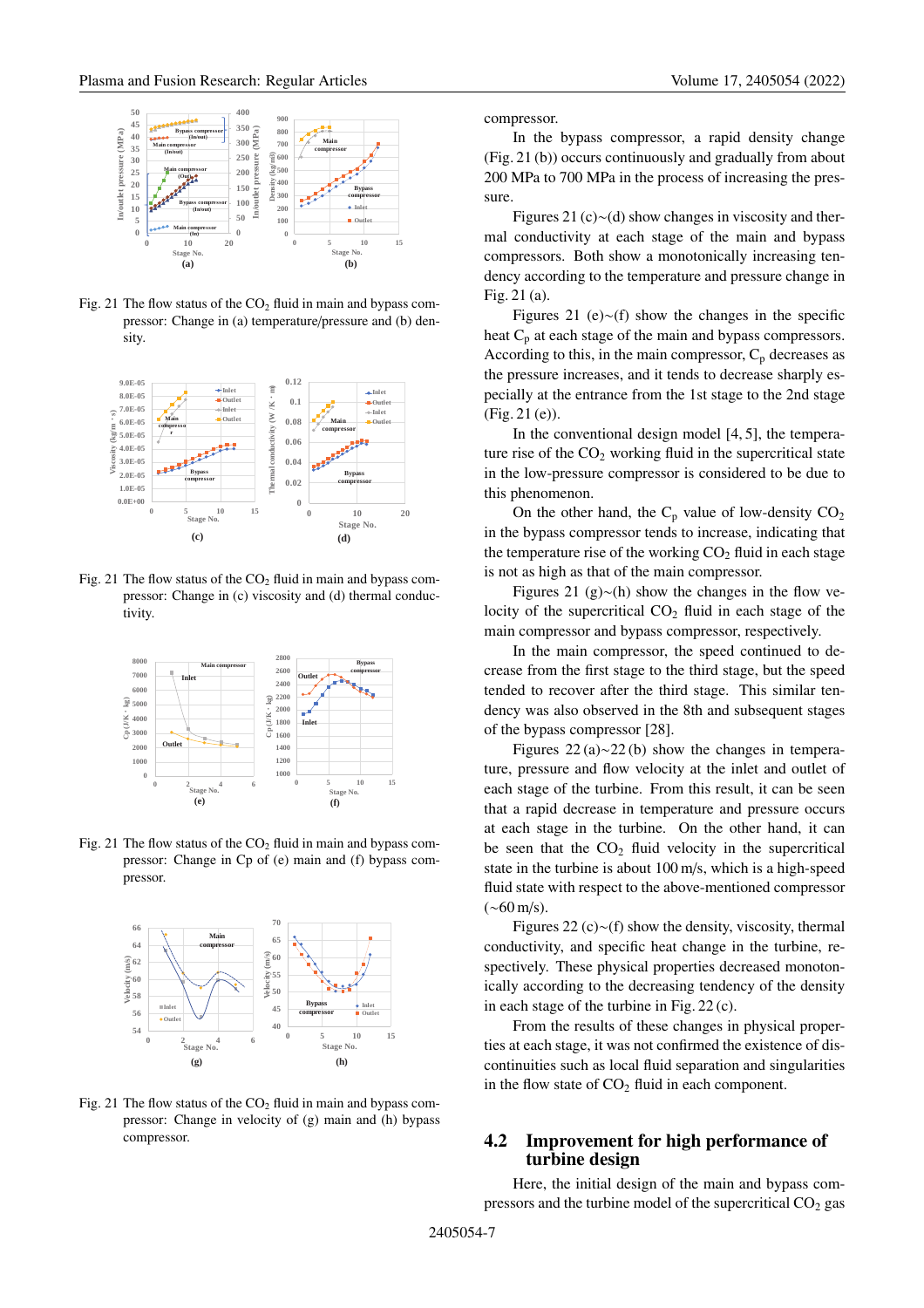

Fig. 22 The flow status of the  $CO<sub>2</sub>$  fluid in turbine: Change in (a) pressure/temperature and (b) velocity.



Fig. 22 The flow status of the  $CO<sub>2</sub>$  fluid in turbine: Change in velocity of (c) density and (d) viscosity.



Fig. 22 The flow status of the  $CO<sub>2</sub>$  fluid in turbine: Change in thermal (e) conductivity and (f) heat capacity.

turbine power generation system [4, 5] were improved in order to solve the various problems described in Chapter 1.

The main design change is the elimination of the high compressor outlet temperature. There are two design changes for that purpose. First, the Diffuser Passage (DP) structure [19] shown in Fig. 6 (a) is provided at the outlet of each stage of the main and bypass compressors. Next, in order to increase the pressure ratio of compressible supercritical  $CO<sub>2</sub>$  in the compressor, the height of each stage blade is shortened as shown in Figs. 23 (a) (b) and the volume inside the compressor is reduced as shown in Figs. 23 (c) (d).

The outlet temperature after the design change are shown in Figs. 24 (a) and (b) in comparison with the conventional design. According to this, the outlet temperature after the design change in the main compressor was lowered to 318 K, which is about 20 K lower than the initial



Fig. 23 Model change in main and bypass compressor: change in blade height of (a) main and (b) bypass compressor.



Fig. 23 Model change in main and bypass compressor: change in CO2 volume of (c) main and (d) bypass compressor.



Fig. 24 Model change in main and bypass compressor: Change in In/out temperature of (a) main and (b) bypass compressor.

value (334 K).

Furthermore, in the bypass compressor, the temperature was lowered to 380 K, which is about 40 K lower than the initial value (412.8 K).

This design change eliminates the exhaust heat (corresponding to about −16% of the total power output) from the intercooler between the low and high compressors in the conventional design [4], and improves the compression rate in the lower temperature of the bypass compressor that works in lower temperature than the main compressor. As a result, heat duty of the bypass compressor could be reduced (about −4%).

On the other hand, in the turbine, the blade height as shown in Fig. 25 (a) was changed to be slightly longer, but the  $CO<sub>2</sub>$  volume as shown in Fig. 25(b) was not significantly redesigned to avoid the increase in size of the power generation system.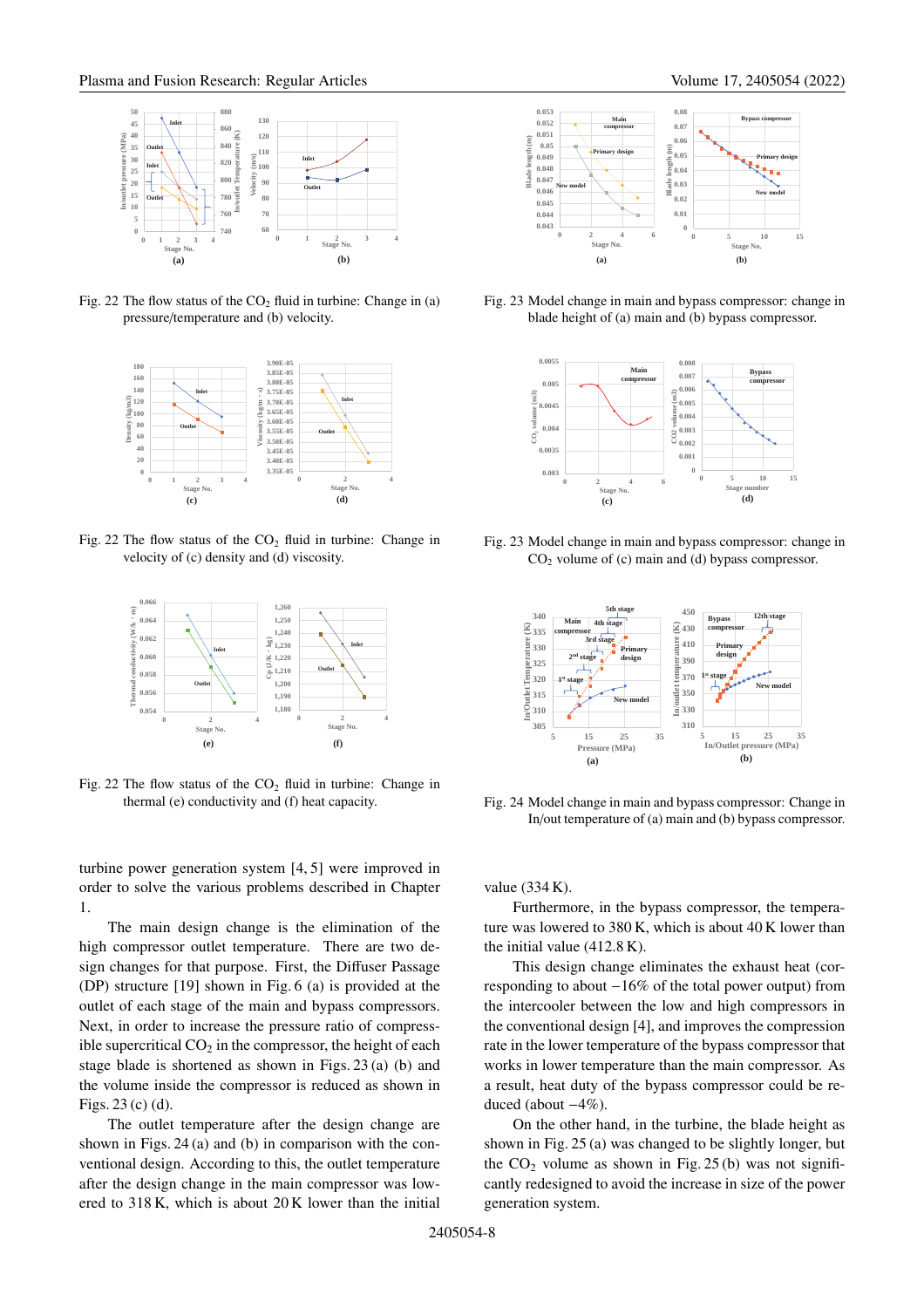

Fig. 25 Model change in turbine: Change in (a) blade height and (b)  $CO<sub>2</sub>$  volume.



Fig. 26 0.6 GW FFHR-b1 power plant model and its heat and mass balance.

### **4.3 Up-grade FFHR-b1 power generation system**

#### **4.3.1 Component compactness**

Figure 26 shows the 0.6 GW class FFHR-b1 power plant configuration redesigned in this paper and the heat mass balance in the system. In the previous report, the 3 GW class FFHR power generation system had two supercritical  $CO<sub>2</sub>$  power generation systems installed side by side [4,5], but with this power generation system, 48.3% of the total heat output can be converted to electrical output.

Figures 27 (a) and (b) show the individual stage length (a) of each component, the length of each component, and the total length of the supercritical  $CO<sub>2</sub>$  gas turbine power generation system (excluding the generator) (b), respectively.

As a result, the total length of the power generation system is about 2.2 m (main compressor total length: 0.45 m, bypass compressor total length: 1.32 m, turbine total length: 0.39 m), which is an extremely short body. From this, the installation method of this power generation system can be installed vertically as shown in Fig. 1.

#### **4.3.2 Performance improvement**

Figures 28 (a) and (b) show the results of comparing the power generation performance of the improved design model of this power generation system with that of the conventional type.

As a result of replacing the LPC/HPC with the main compressor in this improved model (Fig. 28 (a)), the heat duty of the main and bypass compressors is slightly higher, while the improved model turbine is about  $1.1\%$ 



Fig. 27 Total length of supercritical  $CO<sub>2</sub>$  gas turbine components.



Fig. 28 Performance of up-grade 0.6 GW FFHR-b1 power plant model: Comparison between normal and up-grade design of (a) heat duty on components and (b) cycle thermal efficiency.

(4.24 MW).

The overall output of the power generation system can be improved by replacing with the main compressor and eliminating the intercooler equipment. From these results of the thermal cycle efficiency as shown in Fig. 28 (b), it is expected that the thermal efficiency will be improved by about 0.6% compared to the conventional type.

## **5. Conclusion**

For the purpose of realizing high-efficiency power generation by the thermal output 0.6 GW class nuclear fusion reactor FFHR-b1 (Blanket/Divertor 522 MW/79 MW, operating temperature 873/703.8 K), the optimization and rationalization design change of the main components in the bypass controlled supercritical  $CO<sub>2</sub>$  gas turbine power generation system were implemented with real supercritical  $CO<sub>2</sub>$  gas data, and the following results were obtained.

(1) The outlet temperature of the improved main compressor as an alternative to the low/high pressure compressor can be lowered to 318 K compared to the conventional design (outlet temperature 334 K), which simplifies the need for an intercooler. The feasibility of designing a vertical bypass control type supercritical  $CO<sub>2</sub>$  gas turbine power generation system was clarified.

(2) As a result of reviewing the structural design and operating conditions of the turbine, the output increased by about 1.1%.

(3) The supercritical  $CO<sub>2</sub>$  gas turbine power generation system (excluding the generator) is designed to be